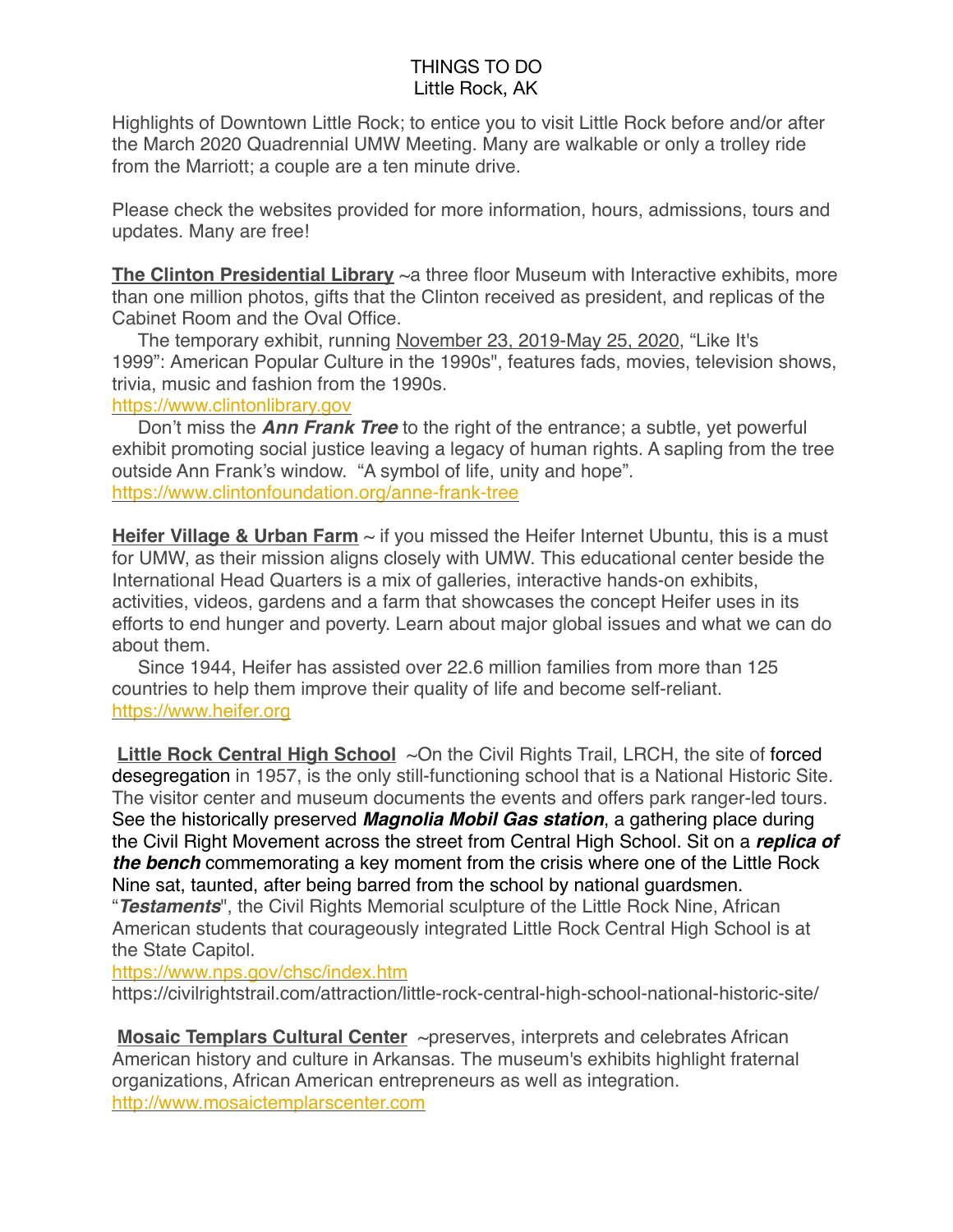**The ESSE Purse Museum** ~ devoted to purses and their history. "A Century of Women and Handbags 1900-1999", it explores by decades, the evolution of handbags, the women who carried them, and what they carried in their purses. The only purse museum in the United States, Esse, is one of only three in the world exclusively dedicated to handbags.

<https://essepursemuseum.com>

**SoMa District** ~ South Main Street; a funky, nifty neighborhood with unique shops and varying restaurants.

<https://www.somalittlerock.com>

**Loblolly Scoop Shop** ~ Hand crafted, small batch ice cream, fizzy sodas, and other sweet treats made using fresh, seasonal ingredients, without additives; The plethora of ever changing flavors from original recipes are locally inspired.

#### <http://www.loblollycreamery.com>

*The Root Cafe* ~ builds community and connectedness through local food and sustainable activities. Supporting local Arkansas farmers and producers, The Root, makes Little Rock a better place to live by helping to create a more just, sustainable, and delicious food system.

<http://www.therootcafe.com>

*South Main Creative* ~ a creative twist on the traditional antique mall; An eclectic collection of antique, vintage, up-cycled and reclaimed treasures with a variety of art, craft and DIY classes <http://southmaincreative.com>

**Quapaw Quarter**~ oldest and most historic neighborhood in Little Rock, featuring restored 19th-century homes around the governor's mansion. Nine square miles of beautiful antebellum and Victorian homes adjoining SoMa. Spectacular with spring blooms!

<https://www.littlerock.com/explore/downtown/quapaw-quarter>

**The Old State House Museum ~**next door to the Marriot, the oldest oldest state capitol building west of the Mississippi River, displays Arkansas culture and history artifacts, Arkansas art, pottery, African-American quilts, Civil War battle flags, and more. <http://www.oldstatehouse.com>

On the second floor ~ "*First Ladies of Arkansas: Women of Their Times*" explores the lives and accomplishments of governor's wives throughout Arkansas's history and contains the largest exhibition of first ladies' inaugural ball gowns outside the Smithsonian. The newly-renovated exhibit also includes video interviews with many of Arkansas's first ladies detailing their accomplishments and efforts during their time as First Lady.

[http://www.oldstatehouse.com/exhibits/Permanent-Exhibits/first-ladies-of-arkansas](http://www.oldstatehouse.com/exhibits/Permanent-Exhibits/first-ladies-of-arkansas-women-of-their-times)[women-of-their-times](http://www.oldstatehouse.com/exhibits/Permanent-Exhibits/first-ladies-of-arkansas-women-of-their-times)

**Riverfront Park and the Riverwalk** ~behind the Marriott and convention center with historic markers, playgrounds, sculptures, and trails, stretches for eleven blocks.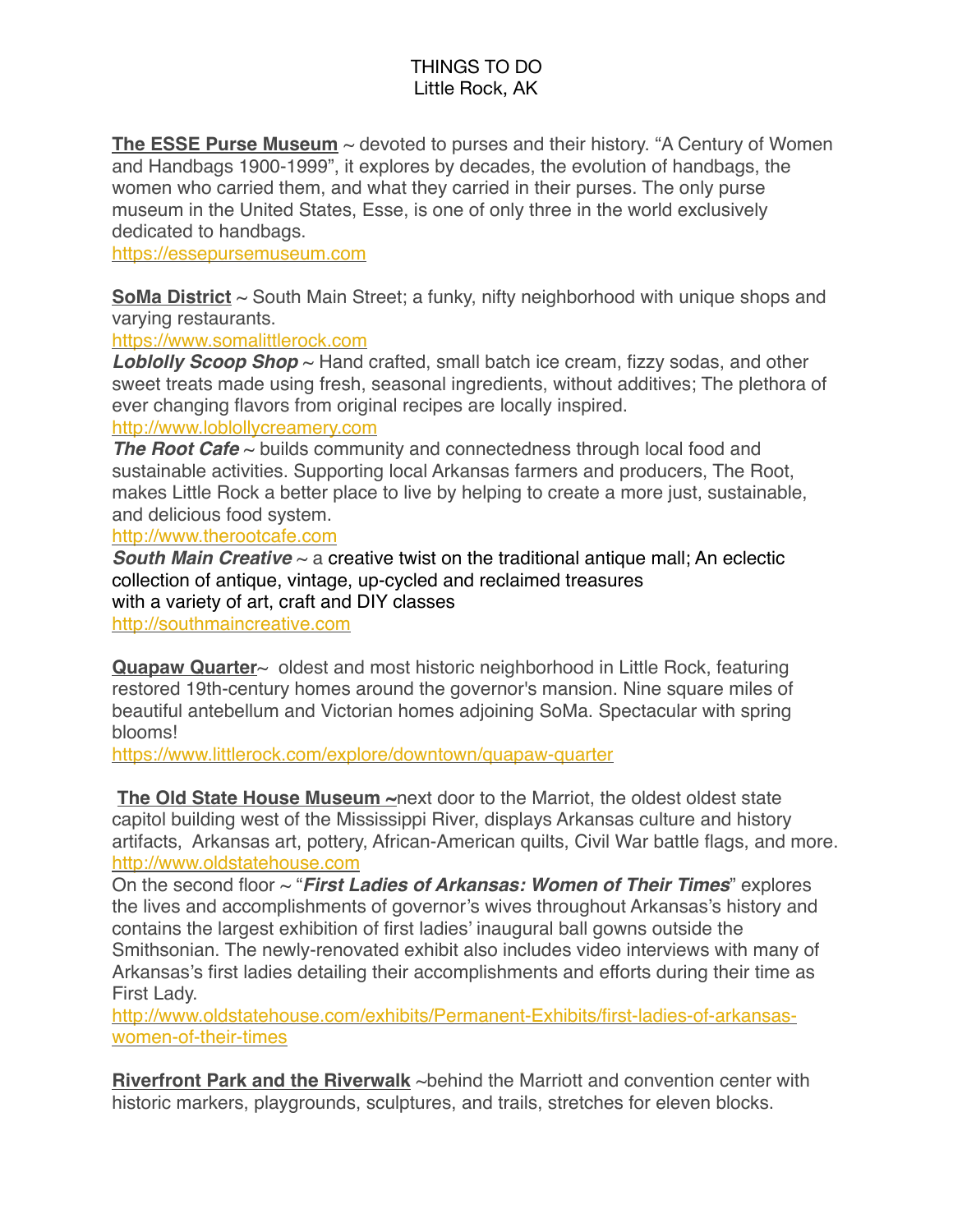[https://www.littlerock.gov/for-residents/parks-and-recreation/city-parks-and-maps/](https://www.littlerock.gov/for-residents/parks-and-recreation/city-parks-and-maps/details/?park=Riverfront%20Park) [details/?park=Riverfront%20Park](https://www.littlerock.gov/for-residents/parks-and-recreation/city-parks-and-maps/details/?park=Riverfront%20Park)

**La Petite Roche Plaza** ~ commemorates and details the history of the "little rock", our city was named for by the French.

**Trolley** ~ Three historic, replica streetcars are a fun, unique way to take in the downtown sights of the "twin cities." The "green line" covers downtown; the "blue line" crosses the Arkansas River to North Little Rock's historic Argenta district. <https://www.littlerock.com/little-rock-destinations/rock-region-metro-streetcar> [https://rrmetro.org/wp-content/uploads/2016/04/Streetcar-Map\\_NEW.pdf](https://rrmetro.org/wp-content/uploads/2016/04/Streetcar-Map_NEW.pdf)

**The Galleries at Library Square** ~four art galleries, including a retail gallery, feature the work of Arkansas artists and exhibit art related to the state. The exhibition galleries host rotate including works from the Central Arkansas Library permanent collection. https://cals.org/butler-center-galleries/

**The River Market's Ottenheimer Market Hall** ~houses fifteen merchants, offering an international bazaar of food, specialty items, coffees, and fresh take-out. https://www.rivermarket.info/dine-drink/market-hall-vendors <https://www.rivermarket.info>

**Museum of Discover ~** Arkansas's premier science center, ranked 6th in the nation with more than 90 hands on exhibits; featured on NBC's "The Tonight Show Starring Jimmy Fallon"! Fun for all ages!!! <https://museumofdiscovery.org>

**Historic Arkansas Museum** ~celebrates Arkansas frontier history and heritage. Visit a [pre-civil war](http://www.historicarkansas.org/Exhibits/historic-homes) neighborhood and interact with a [living history](http://www.historicarkansas.org/Plan-Your-Visit/living-history) characters to see first-hand how early residents lived. Explore [Arkansas made](http://www.historicarkansas.org/Collections-and-Research/all-collections) art and artifacts. <http://www.historicarkansas.org>

**Inland Maritime Museum ~**on the north shore of the Arkansas River, is the only place in the world where you can see two floating Naval vessels that bookend World War II. Surrounding the facility are two memorials dedicated to submarines and a *[Peace](http://aimmuseum.org/beacon-of-peace-hope/)  [Garden](http://aimmuseum.org/beacon-of-peace-hope/)* for the community to celebrate the ideal of peace in this war-torn world. <http://aimmuseum.org>

**MacArthur Museum of Arkansas Military History** ~explores the military history of the state through artifacts, photographs, documents, uniforms, weapons, and other military items. The birthplace of General Douglas MacArthur and one of the oldest in the region. [https://www.littlerock.gov/for-residents/parks-and-recreation/macarthur-museum-of](https://www.littlerock.gov/for-residents/parks-and-recreation/macarthur-museum-of-arkansas-military-history/)[arkansas-military-history/](https://www.littlerock.gov/for-residents/parks-and-recreation/macarthur-museum-of-arkansas-military-history/)

*The Korean War Memorial* ~East of the building in MacArthur Park, honoring Arkansans killed, is one of the most impressive Korean War Memorials in the United States.